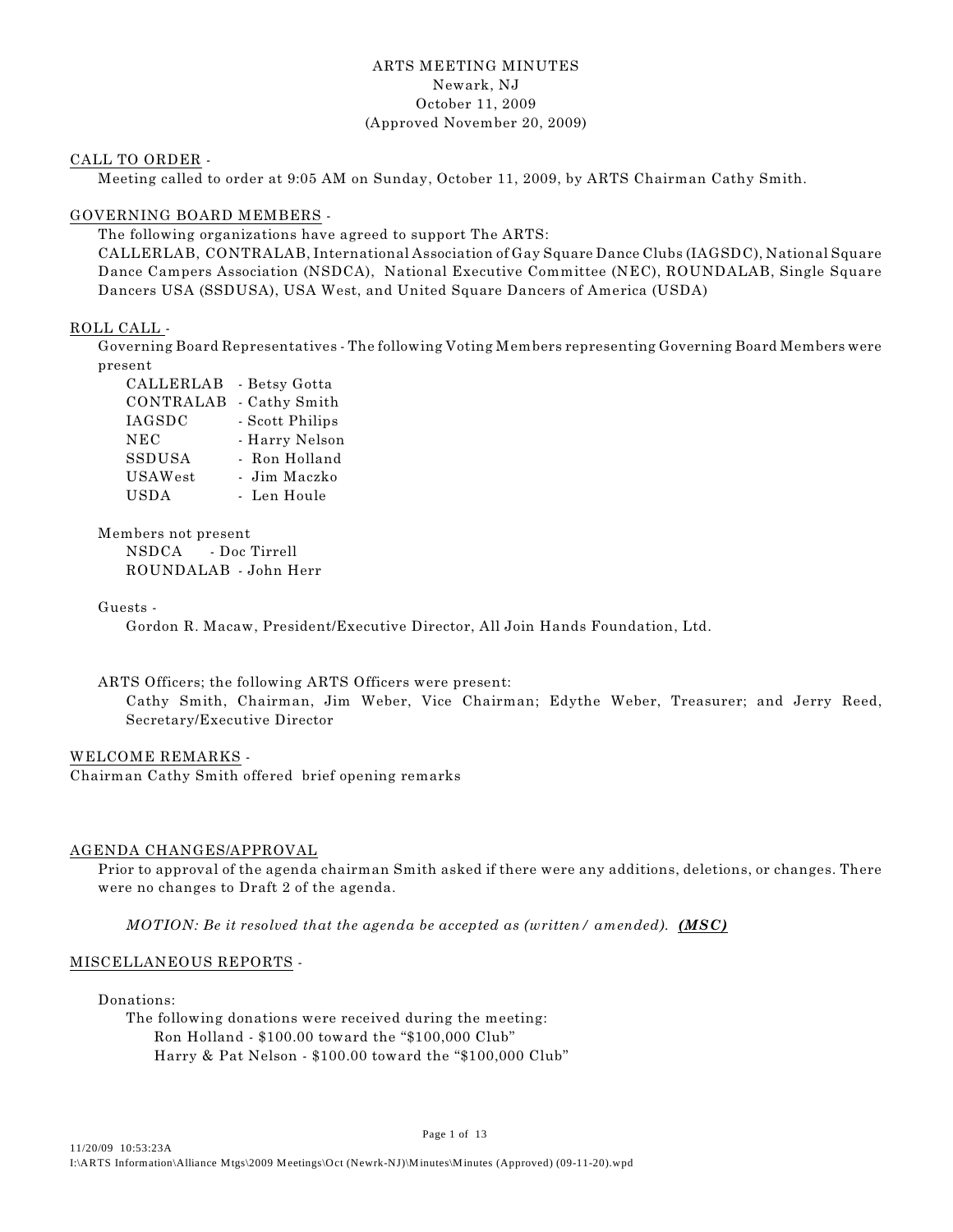#### Treasurer Reports -

Edythe Weber, Treasurer, provided the financial reports

#### Finance Report - (Attachment 1)

Current Finance Report reported by the Treasurer. The Balance on hand as of September 30, 209 was \$13,265.52.

*MOTION: Be it resolved that the Finance Report be accepted for filing. (MSC)*

#### Certificates of Deposit (CD)

The ARTS Treasurer provided brief report on the following CD's

- 1) CD due January 2010 \$5,258.33
- 2) CD due January 2010 \$5,258.33
- 3) CD due April 2010 \$5,124.76
- 4) CD due February 2010 \$5,117.96
- 5) CD due September 2009 \$5,033.86
	- TOTAL Invested in  $CDs = $25,793.24$

## ARTS Budget

This item was tabled during the July 2007 meeting and remains on the table.

#### ARTS Pins

This item concerns the sale status of the ARTS pins. The Executive Director sent 10 pins to Jim & Edythe Weber after the 2009 June ARTS meeting. He also reported he still has about 20 pins, which are available for sale. There are no plans to purchase more pins at this time.

# Reports from past meetings -

Copies of the minutes of the past meetings are available on the ARTS web site:

October 2002 (Cocoa Beach, FL); January 2003 (Washington, D.C.); Summer (June) 2003 ARTS Alliance Meeting (Oklahoma City, OK); Fall (October)2003 ARTS Planning Meeting (Orlando, FL); Spring (March) 2004 ARTS Meeting (Portland, OR); Summer (June) 2004 ARTS Meeting (Denver, CO); Fall (October)2004 ARTS Meeting (Orlando, FL); Spring (February) 2005 ARTS Meeting (San Antonio, TX); Summer (June) 2005 ARTS Meeting (Portland, OR); Fall (October) 2005 ARTS Meeting (Orlando, FL); April 2006 (Charlotte, NC); June 2006 (San Antonio, TX), October 2006 (Orlando, FL); March 2007 (Alexandria, VA); July 2007 (Charlotte, NC), October 2007 (Orlando, FL), February 2008, Long Beach, CA; June 2008 (Wichita, KS); October 2008, (Orlando, FL); February 2009, (Louisville, KY); June 2009 (Long Beach, CA).

#### Confirm Actions by the ARTS Board & Officers Since the Last Meeting - (Attachment 2)

This item concerns a discussion and vote to confirm the actions taken by the ARTS Governing Board and the ARTS Officers since the June 2009 ARTS meeting. It is policy that at each Board meeting the Board will review and vote on the actions taken by Email by the Board and the Officers since the last meeting.

*MOTION: Be it resolved that the actions taken by the ARTS Governing Board and Officers since the June 2009 ARTS meeting be confirmed. (MSC)*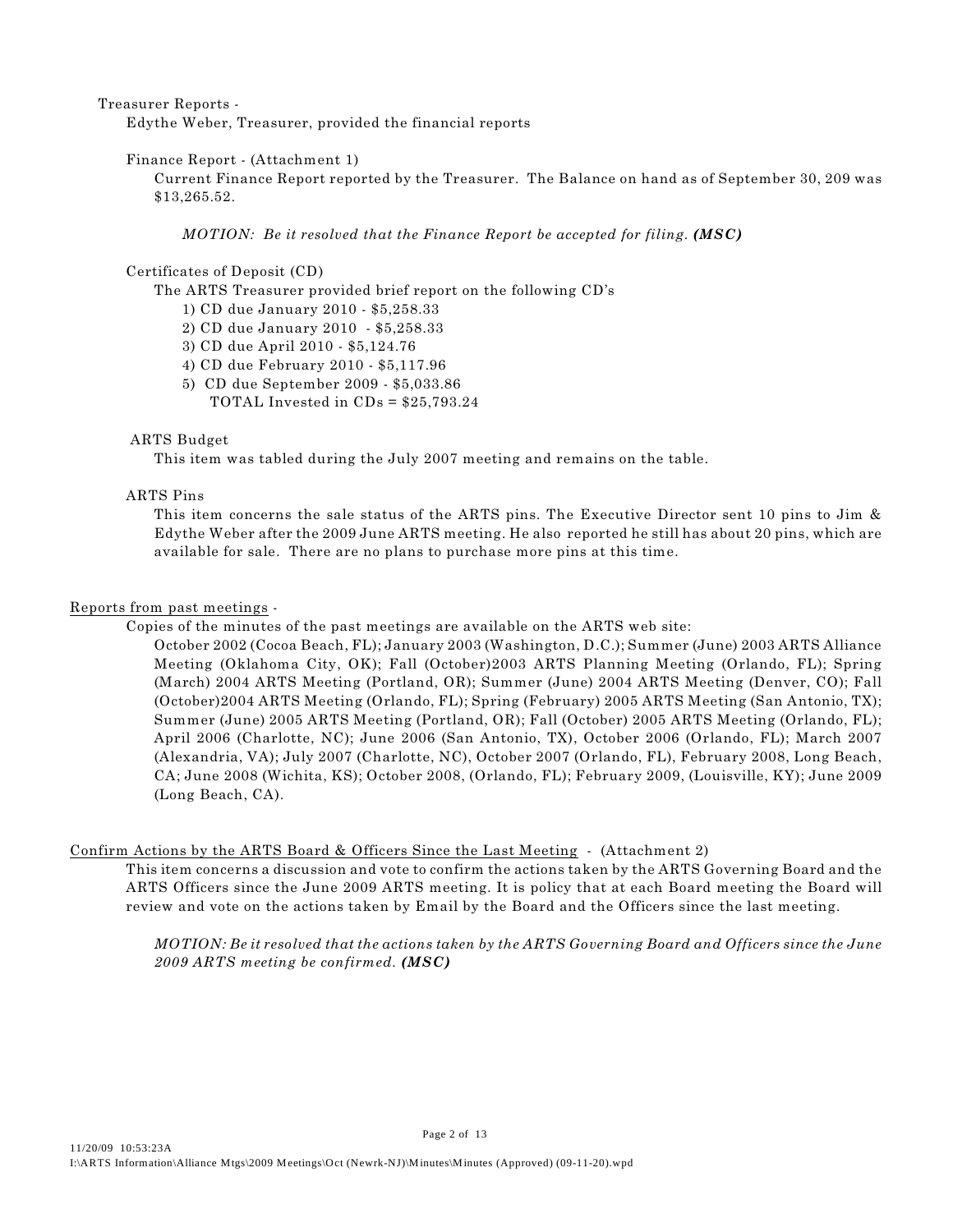## Web Site & Video Project -

This item concerns the project for the creation of a web site and videos (DVDs) dedicated to attracting new dancers. The main points of this project are: 1) Establish a dedicated web site, 2) Create professional, upbeat videos of approximately two minutes for each segment of the activity, and 3) The videos would be accessed through the web site and copies would be made available.. The Board Members have been encouraged to donate \$2,000.00 to help with this project. The Executive Director has asked the Treasurer for a report of which Board Member organizations have donated. The Executive Director will follow-up.

Roy Gotta is the ARTS contact person and manager of this project. Roy reported the scripts for the Square Dance and the Round Dance videos are nearly completed. There were some suggestions from the group and Roy will incorporate suggestions into the scripts. The Traditional (Contra) script has not yet e been started. There was agreement that Roy will incorporate suggestions for changes, but the Board would not get involved with "word smithing" the scripts. Roy reported filming for the square and round videos will begin on Monday, October 12. The filming will be done in a studio. The caller and cuer have both agreed to help and dancers have volunteered to help. The bottom line is the project is slightly behind in the area of scripts, however, we are well ahead of schedule for the filming for the videos. Roy also reported the template for the web site has been completed and the next step will be to add data to the web site. Completion of this project is estimated by the end of 2009.

Roy will send the draft scripts (Square and Round) to the office and Jerry will send to the group.

We received an invoice from CVP in the amount of \$11,770.00. This amount includes the New Jersey sales tax. Since we have been approved to be exempt from the sales tax, Roy has contacted CVP for a revised invoice, without the sales tax.

Based on the status report from Roy the following MOTION was submitted:

*MOTION: Whereas - Roy Gotta has reported that the scripts for the Square and Round Dance videos are nearly completed and that filming for these videos will begin on Monday, October 12, 2009. Be it resolved that: payment of the second payment, as revised to not include New Jersey sales tax, (approximately \$11,000.00) be approved. (MSC)*

(NOTE - The Executive Director has asked Roy to provide periodic status reports to help keep the Board informed of the progress of this project.)

# NSDC Information - (FYI)

# $59<sup>th</sup> NSDC (2010)$  - Louisville, KY -

We have contacted the 59<sup>th</sup> NSDC Education Committee and provided the titles, descriptions, and staff for two ARTS seminars. We also plan to have a display in the Showcase Of Ideas.

During the 2009 June ARTS meeting we approved a MOTION to place ads in each of the daily schedule books. Jim Maczko reported he has contacted the NSDC to inform a them we will be purchasing the inside covers for the three daily schedule books. The Executive Director will contact the Education Committee to obtain the dates and times for the ARTS Seminars. This information will be included in the ARTS ads in the daily schedule books..

Harry Nelson, NEC Rep, agreed to contact the 59<sup>th</sup> NSDC General Chairman to ask if the convention committee will stuff the Tri-Fold into each convention package. We also need the cutoff date for the convention to receive the material and the address to send to. There was also agreement that information about the web/video project should be included.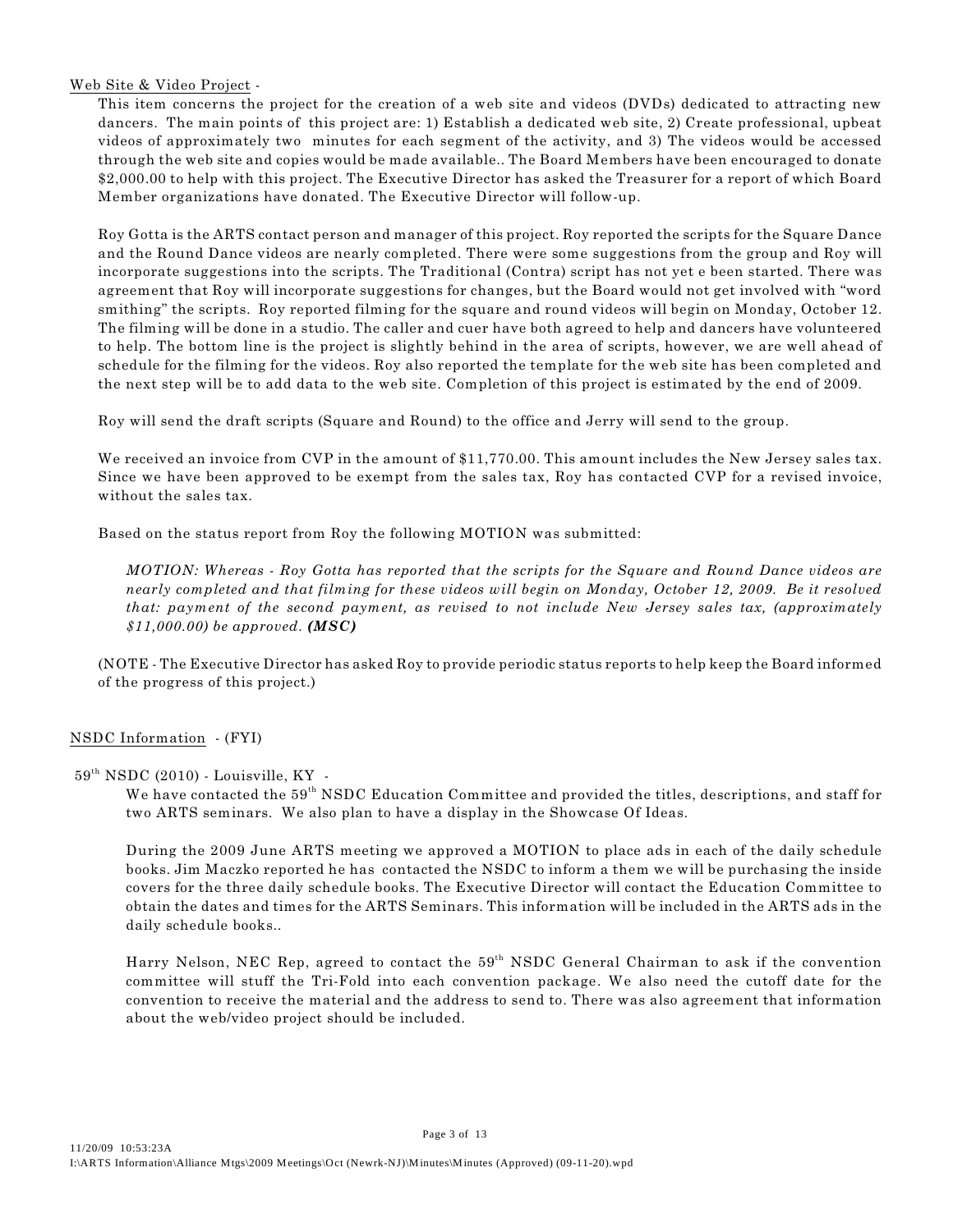$60<sup>th</sup> NSDC (2011) - Detroit, MI - (FYI)$ 

We have had limited contact with the  $60<sup>th</sup> NSDC$  staff. We have identified the Education Chairman and will establish contact to discuss our plan. We plan to attend the  $60<sup>th</sup>$  Pre-Convention (27 March, 2009) in Detroit. During which we will submit our request to present two ARTS information seminars. We also plan to have a display in the Showcase Of Ideas.

 $61^{\rm st}$  NSDC (2012) - Spokane, WA  $\,$  - (FYI)

We have had no contact with the  $61^{st}$  NSDC staff. We need to identify the Education Chairman to establish contact with the ARTS Executive Director.. We plan to present information/discussion seminars. We also plan to have a display in the Showcase Of Ideas. Harry Nelson will provide contact information to the Executive Director.

 $62<sup>nd</sup> NSDC (2013) - Oklahoma City, OK - (FYI)$ 

We have had no contact with the  $62<sup>nd</sup> NSDC$  staff. We need to identify the Education Chairman to establish contact with the ARTS Executive Director. We have not had any contact from the NSDC. We plan to present information/discussion seminars. We also plan to have a display in the Showcase Of Ideas.

#### OLD BUSINESS -

## Toll Free Telephone Number -

This item concerns the Toll Free Phone Number. Cathy Smith reported they hav had problems with their phone company, however, even when there were no problems there have been no calls.

#### Newsletter - (FYI)

This item concerns the ARTS Newsletter which was to be published following each ARTS meeting. The Summer 2009 Newsletter has been published, distributed, and posted on the ARTS web site. The Executive Director will write future newsletters.

#### Publications - (FYI)

This item concerns a list of publications and contact information. Jim Weber, ARTS webmaster, again asked each organization to check the links for the publications posted on the ARTS web site. He also asked the reps to review the list of publications to verify the validity of the information.

#### ARTS Tri-Fold Information Brochures - (FYI)

This item concerns the ARTS Tri-Fold Brochure. The brochure was updated in 2008 and 20,000 copies were printed. Copies were distributed at the  $58<sup>th</sup> NSDC$  in Long Beach in June 2009. There was agreement that the brochure will not be updated until after the web site/video project has been completed. We plan to distribute the brochures at the  $59<sup>th</sup>$  NSDC. Harry Nelson will contact the  $59<sup>th</sup>$  NSDC General Chairman to request that the convention staff put a brochure in each convention package. There was brief discussion about updating the brochures. There was agreement that the update include information about the new web site/video project.

(NOTE - Subsequent to the meeting the Executive Director sent an ARTS LOG to request input for the update of the Tri-Fold.)

#### Nationwide Benefit Dances - (FYI)

This item concerns nationwide fundraising dances to benefit The ARTS. Previous discussion of this item has resulted in general agreement that ARTS will support future dances. There was agreement that the following factors will help make the dances and fund raising efforts better. These changes include: 1) Better publicity, 2) More flexibility in scheduling dances, and 3) Make this an annual event.

Previous attempts to obtain a person to head the effort to publicize these dances has been unsuccessful. Ron Holland will again contact a dancer who may be willing to serve as Chairman of a committee to publicize and track results from benefit dances. Discussion of this item resulted in information that some of the clubs which donated money to the ARTS have not received thank you letters. The Executive Director will contact each of these groups to apologize for this oversight.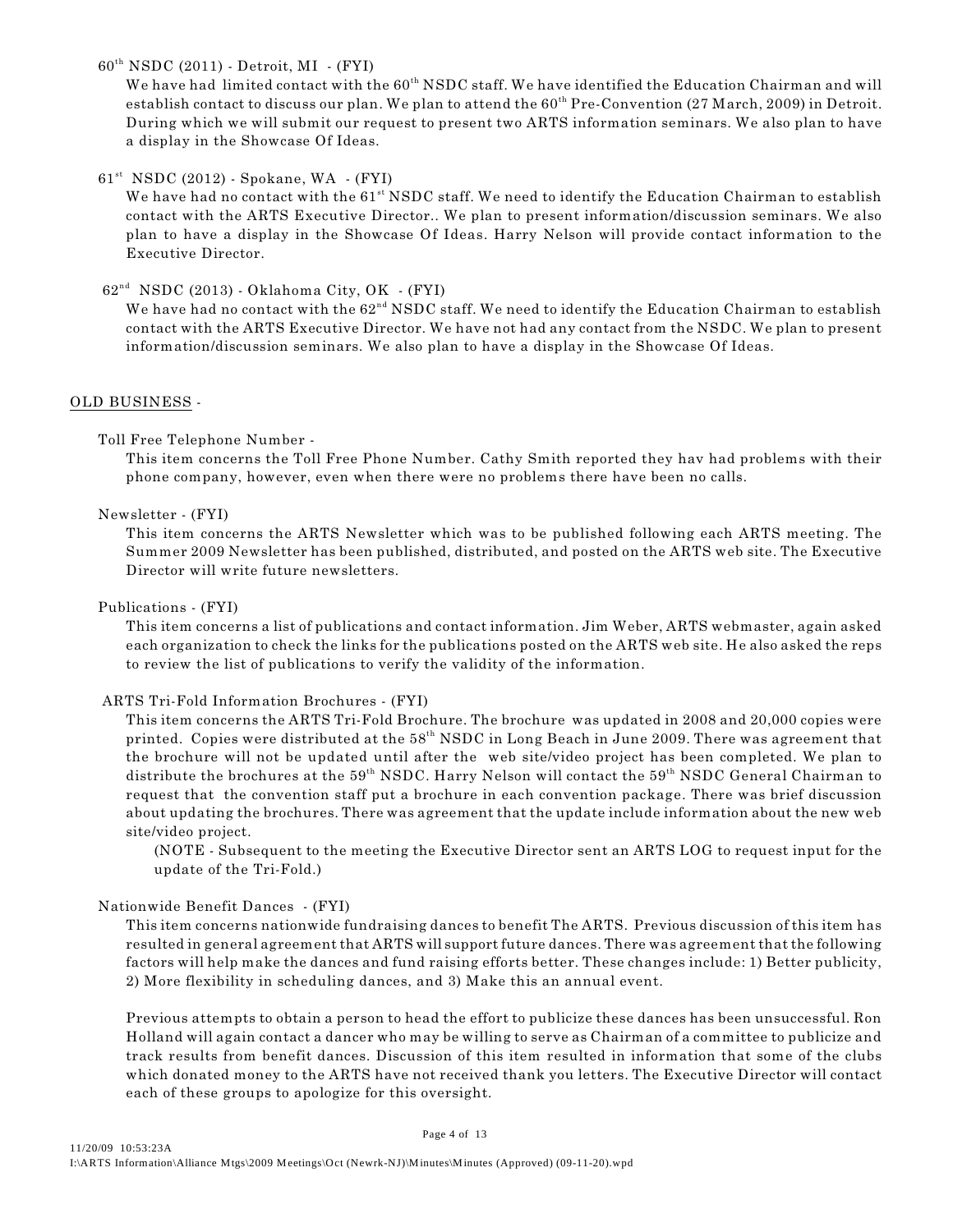## Dancing Backgrounder - (FYI)

This item concerns the Square Dancing Backgrounder. The Backgrounder has been completed, approved, and printed. Copies were distributed at the  $58<sup>th</sup>$  NSDC. The Backgrounder will be distributed at the  $59<sup>th</sup>$ NSDC in June 2010. A PDF file of the Backgrounder with an editable space for adding local information has been posted on the ARTS web site.

#### YTB Travel - (FYI)

This item concerns the online travel site. The ARTS Travel web site has been paid until 2018. Jim Weber will provide a brief report. Discussions resulted in general agreement that we need to do a better job of publicizing the service and encourage people to use the site. The Executive Director will continue to publicize through the ARTS Email Tree.

## Executive Director - (FYI)

This item concerns the ARTS Executive Director. The Board has approved a salary of \$100.00 per month to begin in June 2009. Jerry may ask for reimbursement of some office expenses. Work on guidelines and job description for this position will be done.

## ARTS Grant Program - (FYI)

This item concerns the ARTS Grant Program which provides financial assistance to clubs, associations, or other groups which host meetings to bring dancers, callers, cuers, and others together to discuss various aspects and concerns facing the dance activity. The guidelines for the Grant program have been approved, published, distributed, and is posted on the ARTS web site..

The Executive Director will provide a brief report - we have received two Grant Requests: 1) Missouri and 2) Superior California. The ARTS Officers have reviewed, discussed, and approved on the requests.

Len Houle provided information about a possible grant request from the Western Massachusetts Square and Round Dance Association. Len reported the association had indicated they had submitted a grant request which was not answered. The Executive Director reported he had not received any such request. He asked Len to contact the group and ask them to submit/resubmit the request. The request will be submitted to the ARTS Officers for consideration and action.

#### ARTS Electronic Mailing Tree - (FYI)

This item concerns an electronic system to not only help publicize The ARTS, but more importantly, establish a communication system to distribute information relating to the activity to the dancing community. The eventual goal is to have a system which will link the ARTS to every square dance club in the USA, and possibly outside the USA.

The initial work of requesting potential contacts around the country to agree to serve as ARTS Email Tree contacts has been completed. Over 60 people were contacted and asked if they would agree to serve as the ARTS Email Tree contact for their area/region. Five of those contacted have declined and 28 have agreed to serve. These 28 contacts represent 23 different states or regions. The Executive Director is continuing efforts to complete the tree.

There are contacts for the following areas: California, Colorado, DelMarVA, Delaware Valley, Florida, Idaho, Illinois, WASCA, North Carolina, Kansas, Nebraska, Nevada, New York, North Carolina, Massachuset, Maryland, Missouri, Nevada, New York, Ohio, Oklahoma, Oregon, Pennsylvania, South Carolina, Tennessee, Texas.

The Executive Director contacted additional potential Email Tree reps in August 2009 and in September 2009, however, we have not received any responses. We will continue to contact potential Email tree members.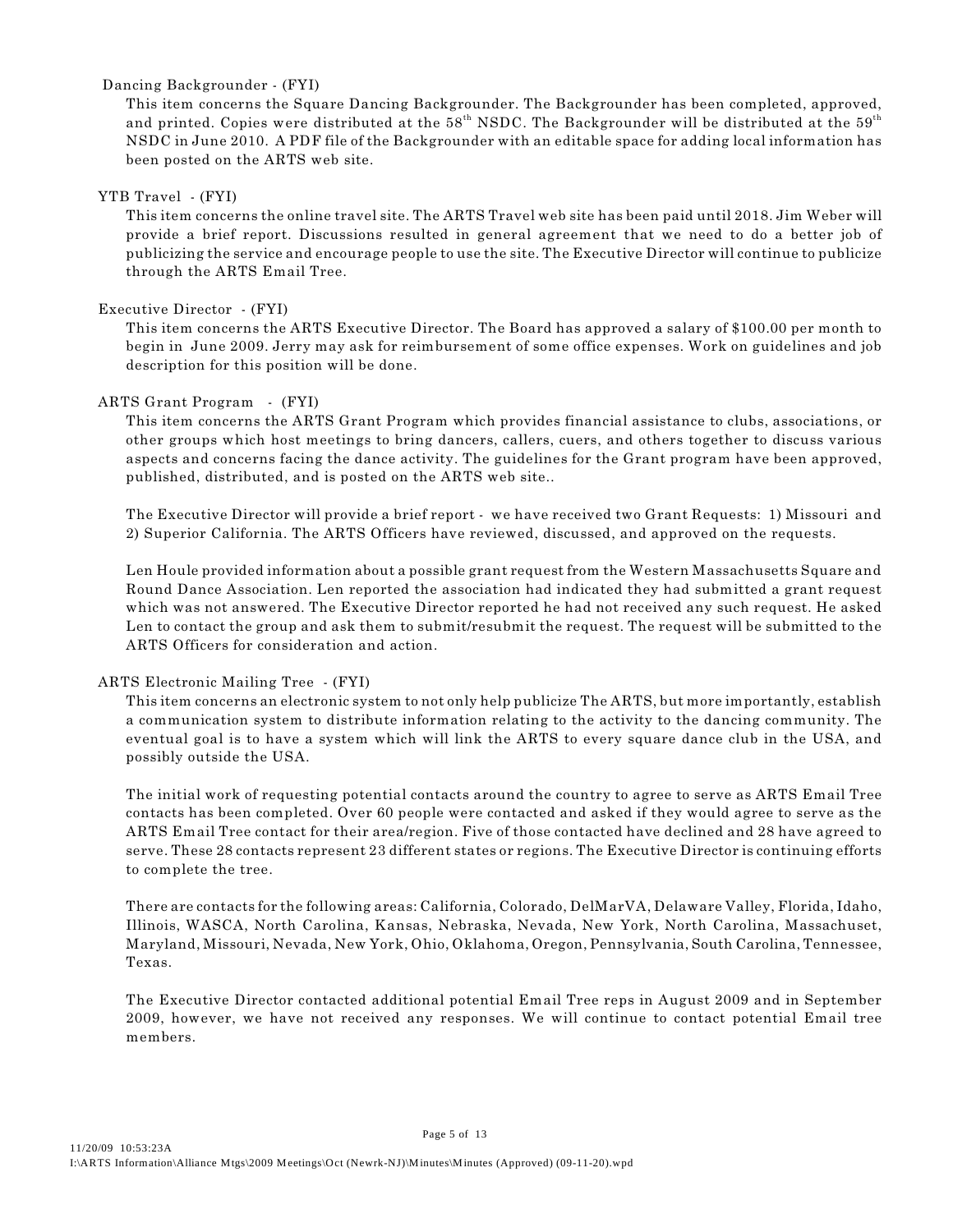#### Ask ARTS - (FYI)

We have published eleven Ask ARTS articles. Del Reed asked for ideas for future articles. Some suggestions included: 1) Publicity for ARTS (what we have done and what we are doing), 2) Information about the web site/video project, 3) Information about A RTS Grants, 4) Adopt A Library idea, and 5) ARTS-Travel site publicity..

## ARTS Business/Action Plan -

This item concerns a long range Business Plan for the organization to cover up to a ten-year time span. A Business Plan has been approved and posted on the ARTS web site. The only action under consideration is the ARTS "Email Tree".

Jim Maczko reported that Jim & Pam Kidwell have not yet completed a review of the published plan.

## Adopt a Library (Publicity) - (FYI)

This item concerns a publicity idea to print book marks and other publicity items and distribute these materials to help promote dance classes. The bookmarks are porvided at no cost to a library with a request that they be made available to library patrons. Mike Jacobs reported this idea has also been implemented in New York, with some success. Discussion of this item resulted in agreement that this is a project for local area groups not for the ARTS to implement.

## \$100,000 Club-

This item concerns a suggestion from Jim Wass regarding a \$100,000 club in which up of 1,000 individuals would each donate \$100.

Discussion of this item during the 2009 June ARTS meeting resulted in agreement that this is a good idea and that Jim should be approached to provide additional input and leadership to put this idea into action. The Executive Director has contacted Jim to ask for his input and to determine if he would be willing to chair a committee to further develop and implement his proposal. Discussion of this item again resulted in agreement that this is a good idea and should be publicized.

# New Board Member -

This item concerns a request from All Join Hands Foundation, Ltd., to join The ARTS Governing Board. This organization is a 501(c)(3) charitable organization dedicated to supporting the funding of projects which will preserve and promote Gay, Lesbian, Bisexual, and Transgendered (GLBT) square dancing and other associated dance forms. Other support to th activity includes financial support for callers to attend callers school, funding dances at the Gay & Lesbian convention, and other monetary support. There was general agreement that the organization is doing good work to support and promote the activity.

Discussion of this item during the 2009 June ARTS meeting resulted in a review and discussion of the information provided by Gordon R. Macaw, President/Executive Director. Discussion of this item resulted in general agreement that having All Join Hands join The ARTS Governing Board would be a good idea.

In accordance with the bylaws a MOTION was submitted to amend the Bylaws to add All Join Hands to the Governing Board. The following MOTION was submitted for consideration during this meeting: *MOTION: Be it resolved that the Bylaws be amended to include the All Join Hands Foundation as a Governing Board Member. (MSC)*

#### NEW BUSINESS

#### Activity Status Reports - (Attachment 3)

This item concerns a request that each Board Member provide a brief report of the status of the activity from the perspective of their organization. The status reports from IAGSDC, NEC, USAWest, and USDA are attached. Reports from other organizations have not bee received

Page 6 of 13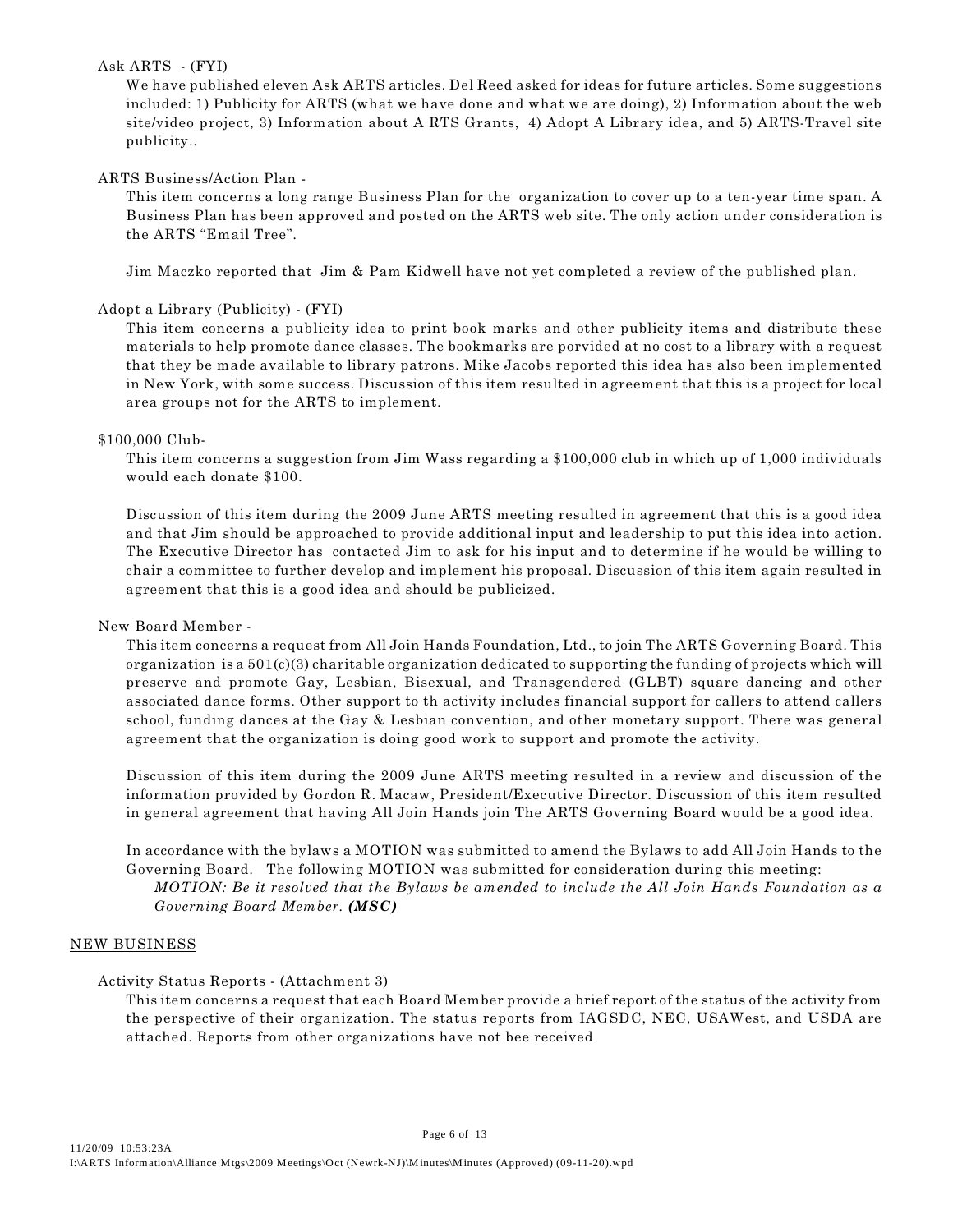#### AAHPERD/NDA - (FYI)

This item concerns the American Alliance of Health, Physical Education, Recreation, and Dance (AAHPERD) and the National Dance Association (NDA). CALLERLAB has sent Calvin Campbell (CALLERLAB's Rep) to several AAHPERD/NDA conventions and he has provided presentations and demonstrations of dancing. The purpose of this involvement is help publicized the activity and to help get AAHPERD/NDA Members involved with introduction of dancing schools and other recreation area. During the 2008 June meeting the ARTS Board approved sharing the costs of this involvement.

Considerable discussion of this item resulted in the following MOTION:

*MOTION: Be it resolved that further financial support to help fund participation at AAHPERD/NDA activities be ended. (MSC)*

## Showcase Of Ideas Funding

This item concerns a discussion of funding for the displays and other materials we provide at the Showcase Of Ideas at the national conventions. Discussion of this item resulted in the following MOTION:

*MOTION: Be it resolved that up to \$200.00 be approved for expenditure on the information and materials for the Showcase of Ideas at the national conventions. (MSC)*

## TechSoup Software

TechSoup is an organization which provides computer software to non-profit organizations at a very substantial reduction in cost. There are certain limitations and requirements which must be met by the receiving organization. Last year several ARTS Board Members and reps ordered software. Jim will provide additional information. Discussion of this item resulted in agreement that Board Members will submit requests to Jim Weber and Jim will coordinate orders through Tech Soup and will provide the CDs for the orders. There will be a charge of \$5.00 to cover the cost of production and shipping.

# 2009 Election of Officers -

This item concerns the slate of nominees for the 2009 ARTS Officers election. The bylaws require the slate for the election be presented during the Spring meeting and that the election be conducted during the Fall meeting. The following slate was submitted. Prior to voting the floor was opened for nominations. There were no nominations. The following MOTION was submitted:

*MOTION: Be It Resolved that the following slate of ARTS officers be elected hy acclimation: Chairman - Jim Weber, Vice Chairman - Ron Holland, Treasurer - Edythe Weber, and Secretary - Jerry Reed. (MSC)*

# Next Meeting -

The next meeting will be held Sunday, March 28, 2010 in Detroit, MI immediately after the 59<sup>th</sup> NSDC Pre-Convention. The NSDC General Chairman will be asked to help arrange a meeting room. The Executive Director will provide additional information prior to the meeting.

#### ADJOURNMENT -

The meeting adjourned at 12:50 PM, Sunday, October 11, 2009

Submitted by Jerry L. Reed ARTS Executive Director Transcribed from audio Approved November 20, 2009 by ARTS LOG 09-1015-001 (2009 Oct Mtg Minutes)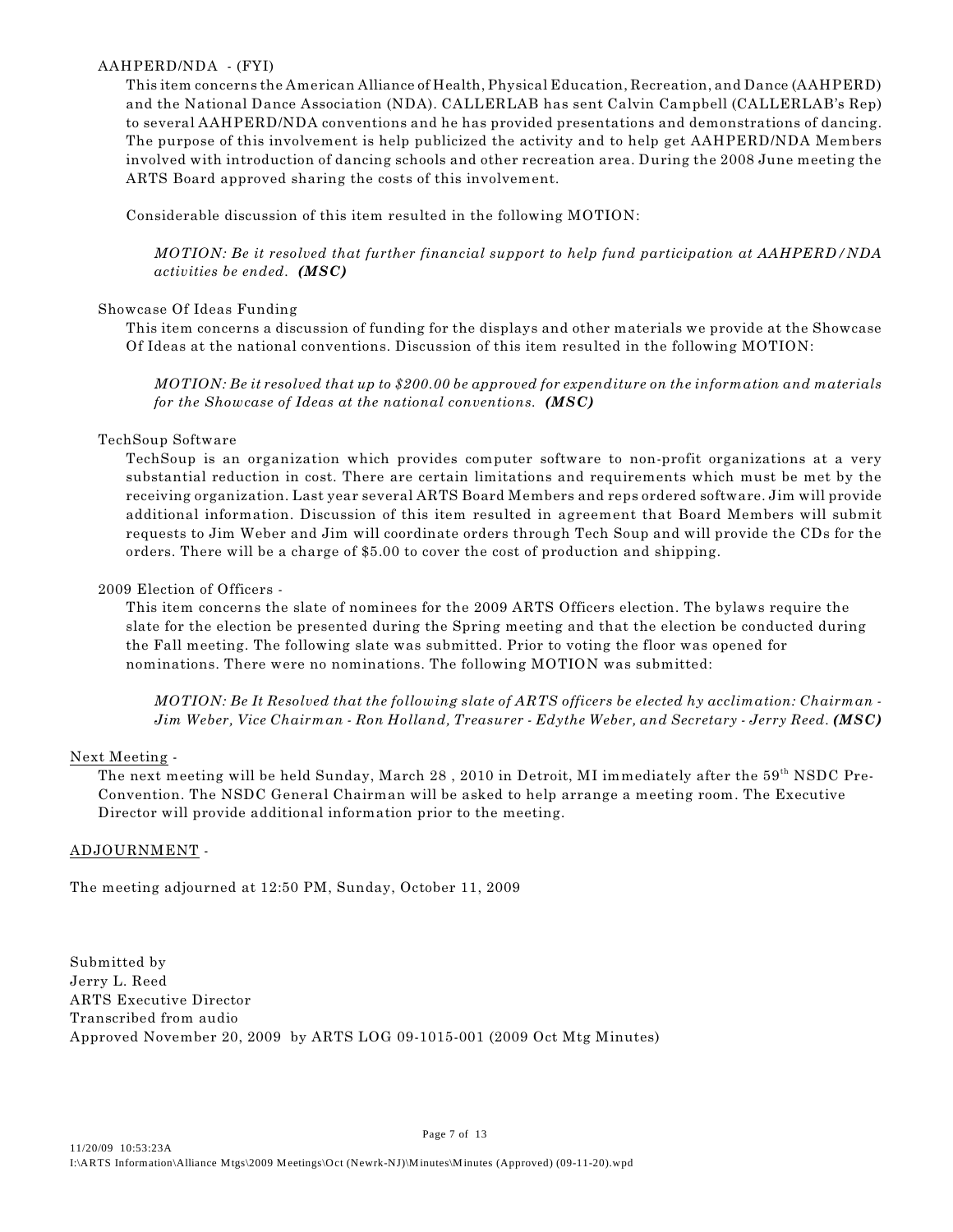# **10/09/09 Alliance of Round Traditional and Square Dance Inc Financial Statement**

| <b>Beginning Balance June 1, 2009</b>                                                                                                                                                         | \$34,479.94 |
|-----------------------------------------------------------------------------------------------------------------------------------------------------------------------------------------------|-------------|
| <b>Income</b>                                                                                                                                                                                 |             |
| <b>Donations</b>                                                                                                                                                                              |             |
| <b>Governing Board</b>                                                                                                                                                                        | 1,250.00    |
| <b>Donations - Other</b>                                                                                                                                                                      | 5,170.22    |
| <b>Total Donations</b>                                                                                                                                                                        | 6,420.22    |
| Dues                                                                                                                                                                                          |             |
| <b>Individual Dues</b>                                                                                                                                                                        | 150.00      |
| <b>Total Dues</b>                                                                                                                                                                             | 150.00      |
| <b>Interest</b>                                                                                                                                                                               | 142.82      |
| <b>Total Income</b>                                                                                                                                                                           | 6,713.04    |
| <b>Expense</b>                                                                                                                                                                                |             |
| <b>Computer/Technology</b>                                                                                                                                                                    | 564.04      |
| <b>Executive Director</b>                                                                                                                                                                     | 100.00      |
| <b>Advertising</b>                                                                                                                                                                            | 217.50      |
| <b>Grant Funds</b>                                                                                                                                                                            | 900.00      |
| <b>Legal Fees</b>                                                                                                                                                                             | 321.23      |
| <b>Meeting Expense</b>                                                                                                                                                                        | 17.72       |
| <b>Office Supplies</b>                                                                                                                                                                        | 13.73       |
| <b>Total Expense</b>                                                                                                                                                                          | 2,134.22    |
| <b>Ending Balance September 30, 2009</b>                                                                                                                                                      | \$39,058.76 |
| Checking Account - \$13,265.52<br>CD - \$5,258.33 - (due January 2010)<br>CD - \$5,258.33 - (due January 2010)<br>CD - \$5,124.76 - (due April 2010)<br>CD - \$5,117.96 - (due February 2010) |             |
|                                                                                                                                                                                               |             |

**CD - \$5,033.86 - (due September 2009)**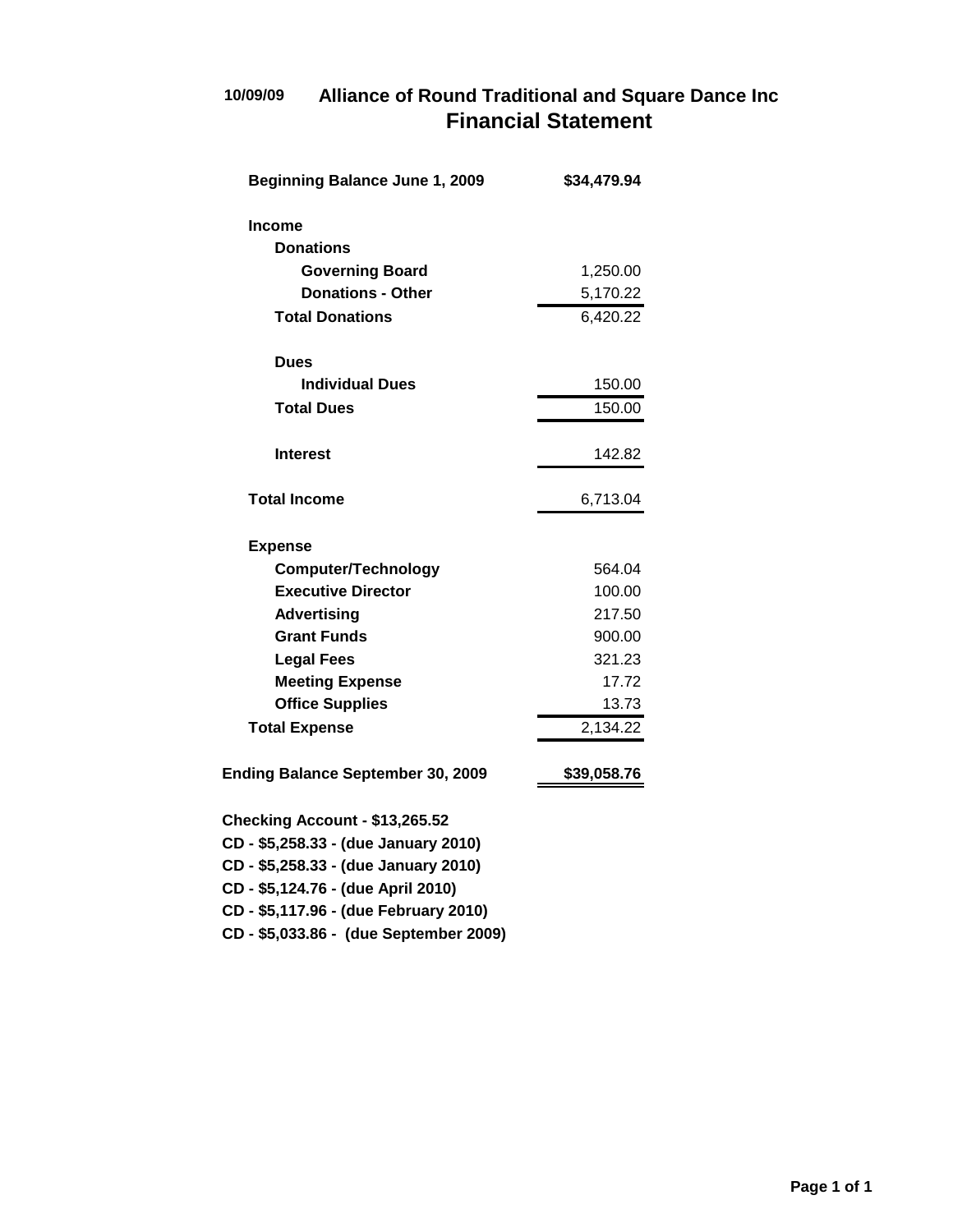#### ARTS Governing Board and Officers Actions June 30, 2009 Thru September 30, 2009

## ARTS LOG 09-0607-001 (2009 Fall ARTS Mtg Info)

Action completed as of 08-02-2009 -The purpose of this ARTS LOG is for the ARTS Board to review information about the location and date for the 2009 Fall ARTS meeting and respond. Discussion of this item during the meeting in Long Beach resulted in agreement that the 2009 Fall meeting would held on Sunday, October 11, 2009.

## ARTS LOG 09-0711-001 (June 2009 ARTS Meeting Minutes)

Action completed as of 09-02-2009 -The result of this ARTS LOG was approval of the following MOTION: MOTION: be It Resolved That: The minutes of the 2009 June ARTS Meeting be approved.

## ARTS LOG 09-0722-001 (W eb/Video Project - Initial Review)

Action completed as of 07-22-2009 -The purpose of this ARTS LOG is for the ARTS Reps to review the initial input from Roy Gotta, Project Coordinator, for the ARTS W eb/Video Project. The result of this ARTS LOG was review of the information provided by Roy.

ARTS LOG 09-0803-001 (Summer Newsletter)

Action completed as of 08-18 -2009 - The purpose of this ARTS LOG is for the ARTS Officers and Jim Maczko to review and provide comments on the Summer 2009 ARTS Newsletter. The result of this ARTS LOG was approval of the following MOTION by the ARTS Officers.

MOTION: Be It Resolved That; the Summer 2009 ARTS Newsletter be approved.

## ARTS LOG 09-0814-001 (Grant Request Associated Square Dancers - Superior CA)

Action completed as of 08-26-2009 - The purpose of this ARTS LOG is for the ARTS Officers to review, discuss, and vote on a grant application from the Associated Square Dancers of Superior California. The result of this ARTS LOG was approval of the following MOTION by the ARTS Officers.

MOTION: Be It Resolved That: The application for an Educational Grant from the Associated Square Dancers of Superior California be approved.

ARTS LOG 09-0811-001 (Grant Request Missouri Federation of Square Dance Clubs)

Action completed as of 08-26-2009 - The purpose of this ARTS LOG is for the ARTS Officers to review, discuss, and vote on a grant application from the Missouri Federation of Square 'n Round Dance Clubs. The result of this ARTS LOG was approval of the following MOTION by the ARTS Officers.

MOTION: Be It Resolved That: The application for an Educational Grant from the Missouri Federation of Square 'n Round Dance Clubs be approved.

#### ARTS LOG 09-0902-001 (October meeting Agenda)

Action completed as of 09-18-2009 - The purpose of this ARTS LOG was for the ARTS Reps to submit items for the agenda for the 2009 October ARTS Meeting. There were no item submitted in response to this ARTS LOG. The Executive Director will create the agenda for the meeting based on the information available.

#### ARTS LOG 09-0906-001 (Status Reports)

Action completed as of 09-06-2009 - the purpose of this ARTS LOG was a request to the ARTS Board to prepare and provide, during the 2009 Fall ARTS meeting, a brief report on the Status of the Activity (Rounds, Contra/Traditional, and Squares) from their perspective. This will provide the view from the Dancers, Callers, Cuers, Conventions, etc. The result of this ARTS LOG was the request to each Board member.

# **NOT COMPLETED**

#### ARTS LOG 09-0918-001 (ARTS Project - \$100,000 Club)

Action completed as of xx-xx-2009 - The purpose of this ARTS LOG is to request Jim W ass review information regarding his suggestion that the ARTS look into a method by which the ARTS could raise \$100,000 in donations.

Page 9 of 13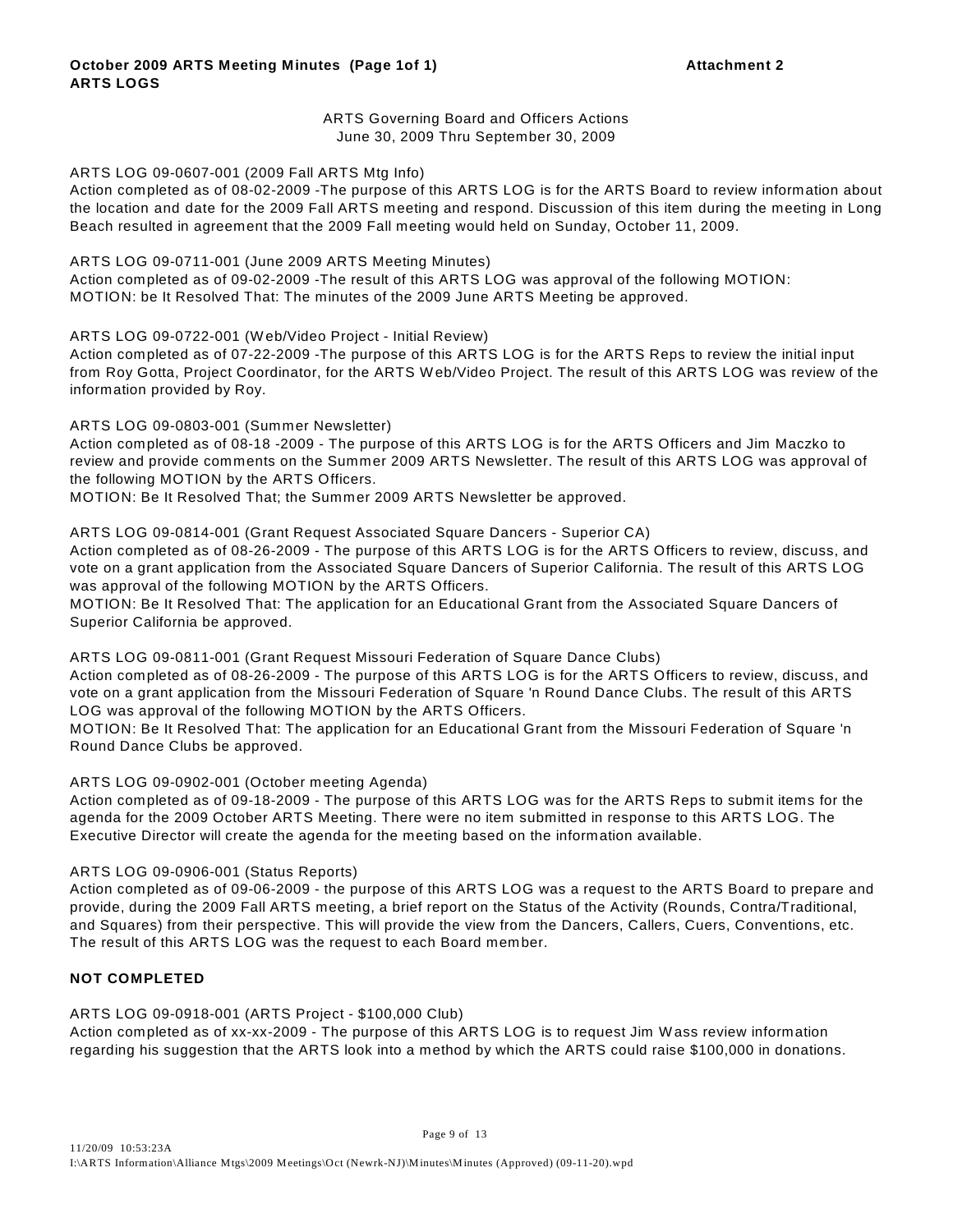# **IAGSDC Perspective ARTS October 11, 2009 October 11, 2009 Newark, NJ**

1. W hile not as large a drop in numbers that the NSDC has experienced, our IAGSDC conventions have also seen a slide in dancers. After several years of around 1,100 we now hover around the 1,000 mark. Our last convention in W ashington, DC, was down to 900 -- possibly the result of the economy and being Easter weekend rather than the usual July 4 time frame.

In our community, the internet has been a factor in our recruiting efforts. Many seem to get their social interaction online instead of organized groups such as square dance clubs. We need to find more events where we can present square dancing to the non-dancing public.

2. Our number of clubs remains fairly stagnant -- adding one of two each year while losing a like number. From 2000 – 2005 we averaged 55 clubs. From 2006 – 2009 we averaged 50 clubs.

3. W e feel that the dress code is a large factor in not attracting greater numbers of new dancers, particularly younger dancers that we all need to maintain our activity. One possible compromise solution which some festivals and clubs are already doing is relaxing the code for morning/afternoon dancing.

I personally would have supported this at both the Charlotte and W ichita conventions, where the weather was quite warm (and humid).

W e also are hopeful that the new web site being developed by Roy Gotta and supported by the ARTS will be a help in reaching out to the non-dancer community.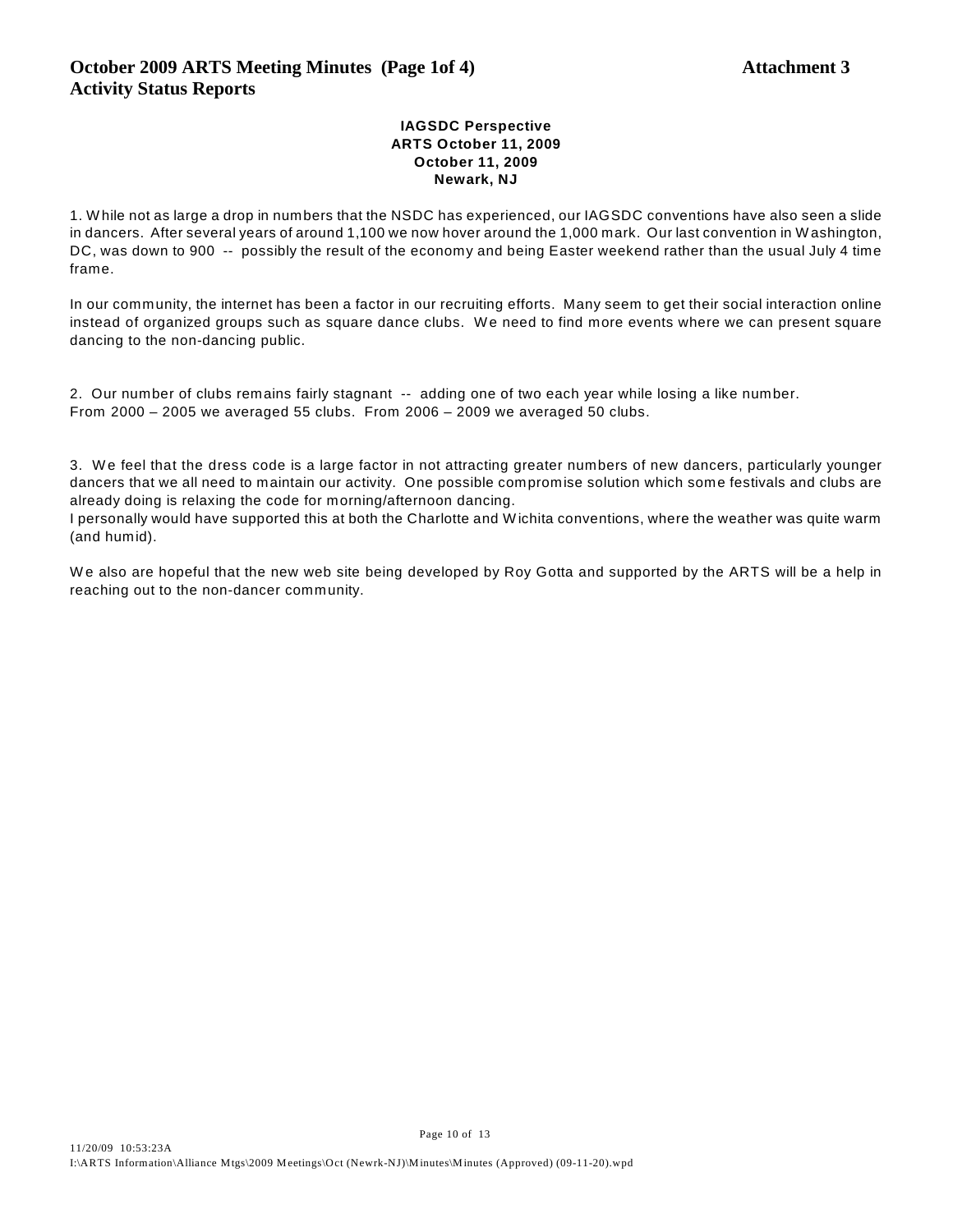# **USAWEST SQUARE DANCE CONVENTION® October 11, 2009 Newark, NJ**

As the overseer of Conventions providing a "A Quality International Square Dance Experience in the W estern United States," the <sup>usa</sup>WEST SQUARE DANCE CONVENTION® Policy Board is experiencing the same challenges that face the other ARTS member organizations.

The recent USAW est Conventions – Pocatello 2007 and Pendleton, Oregon 2008 have been very successful, enjoyable, and educational experiences for the six hundred plus dancers who have attended these special Conventions. Based on the success of these recent Conventions there is a lot of enthusiasm for our future Conventions in Greeley, Colorado 2010, Kelso, W ashington 2011, and Boise, Idaho 2013.

The <sup>usA</sup>WEST SQUARE DANCE CONVENTION<sup>®</sup> Policy Board continues its policy of not holding a Convention in those years when the National Square Dance Convention is held in the W estern United States – accordingly no Convention was held in 2009, nor will a <sup>usA</sup>WEST SQUARE DANCE CONVENTION® be held in 2012 when the NSDC is to be hosted in Spokane, W ashington.

Based on the attendance at these recent Conventions, there does not seem to be any significant growth, but there isn't any real decline either. Each Convention attracts a loyal group of dancers and leaders to these enjoyable events along with new square and round dancers. Like ARTS, the <sup>usa</sup> WEST SQUARE DANCE CONVENTION<sup>®</sup>, benefits from the fact that it is a 501 © 3 non-profit, charitable organization and is able to reinvest in the Square Dance activity to help grow this wholesome movement.

As a group, the **WEST SQUARE DANCE CONVENTION®** Policy Board works to not only grow their Conventions, but **USA** to promote further development of the activity as a whole and is proud to be a charter member of the Alliance of Round, Traditional and Square-Dance's Governing Board. The Policy Board has chosen to take a stake in their Conventions, not just through actively promoting the Conventions, but actively participating in the production of the Conventions as well. In addition, the Policy Board has actually made successful financial investments in these Conventions which have produced significant returns.

During these recent Conventions, special Education sessions have been held to further the Mission of ARTS and to expose dancers to the accomplishments that ARTS has achieved.

We look forward to continuing this working relationship between ARTS and the <sup>USA</sup>WEST SQUARE DANCE CONVENTION<sup>®</sup> Policy Board.

Jim Maczko / Patty W ilcox USAW EST SQUARE DANCE CONVENTION® Policy Board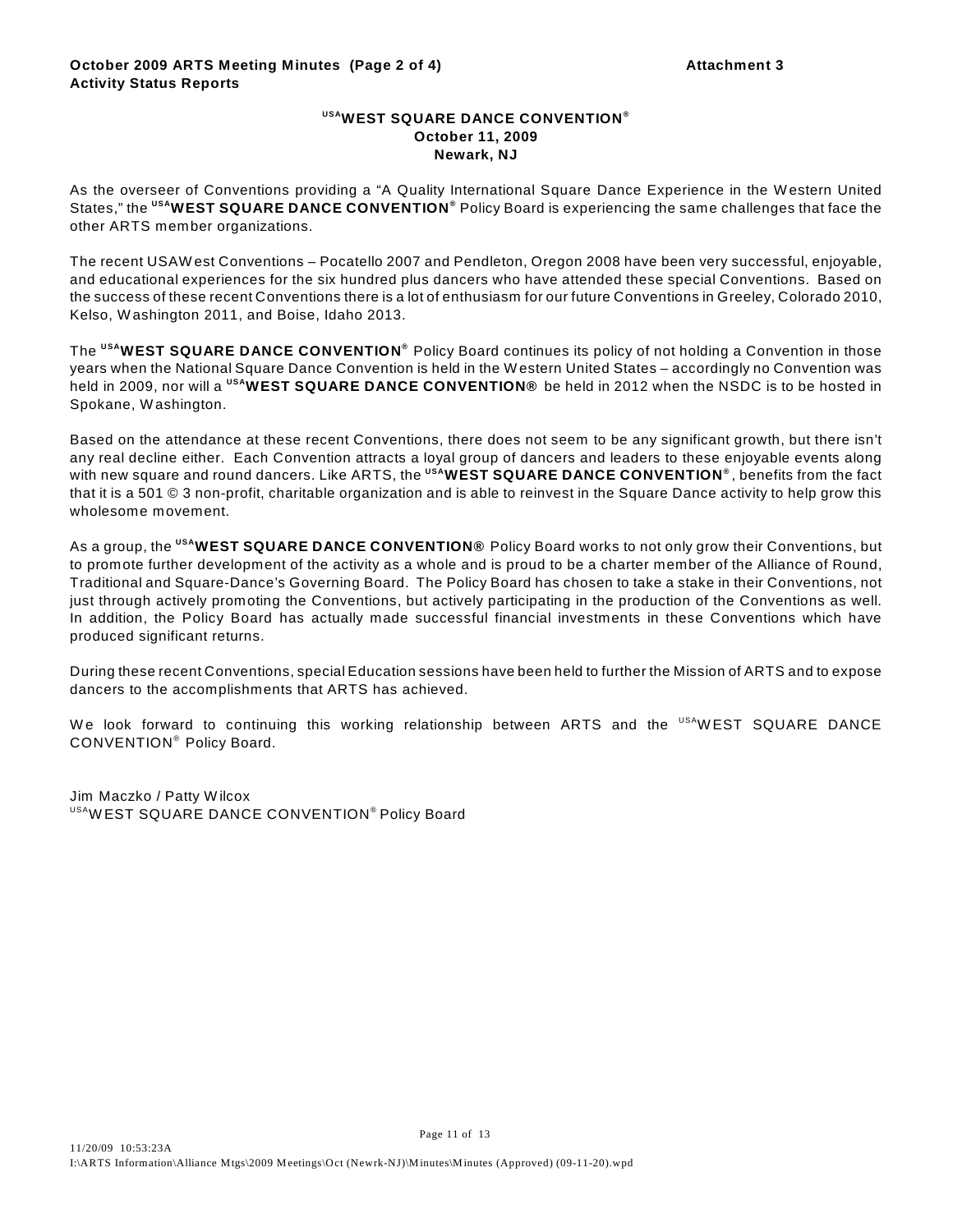# **National Executive Committee Report ART's Meeting October 11, 2009 Newark, NJ**

1. NEC Fall Meeting will be October 22-24, 2009 in Denver, CO.

2. Several purposed changes to both Pre-Convention and Conventions will be discussed in order to help future conventions.

3. Upcoming conventions are,

- A. Louisville, Kentucky 2010
- B. Detroit, Michigan 2011
- C. Spokane, W ashing 2012
- D. Oklahoma City, OK 2013

4.Little Rock, Arkansas has expressed interest in bidding for 2014.

5. North Caroline and Texas are considering 2015 and 2016.

6.Dates of Up-Coming Pre-conventions:

A. Detroit March 25 – 27, 2010<br>B. Spokane March 24 – 26, 2011 March  $24 - 26$ , 2011